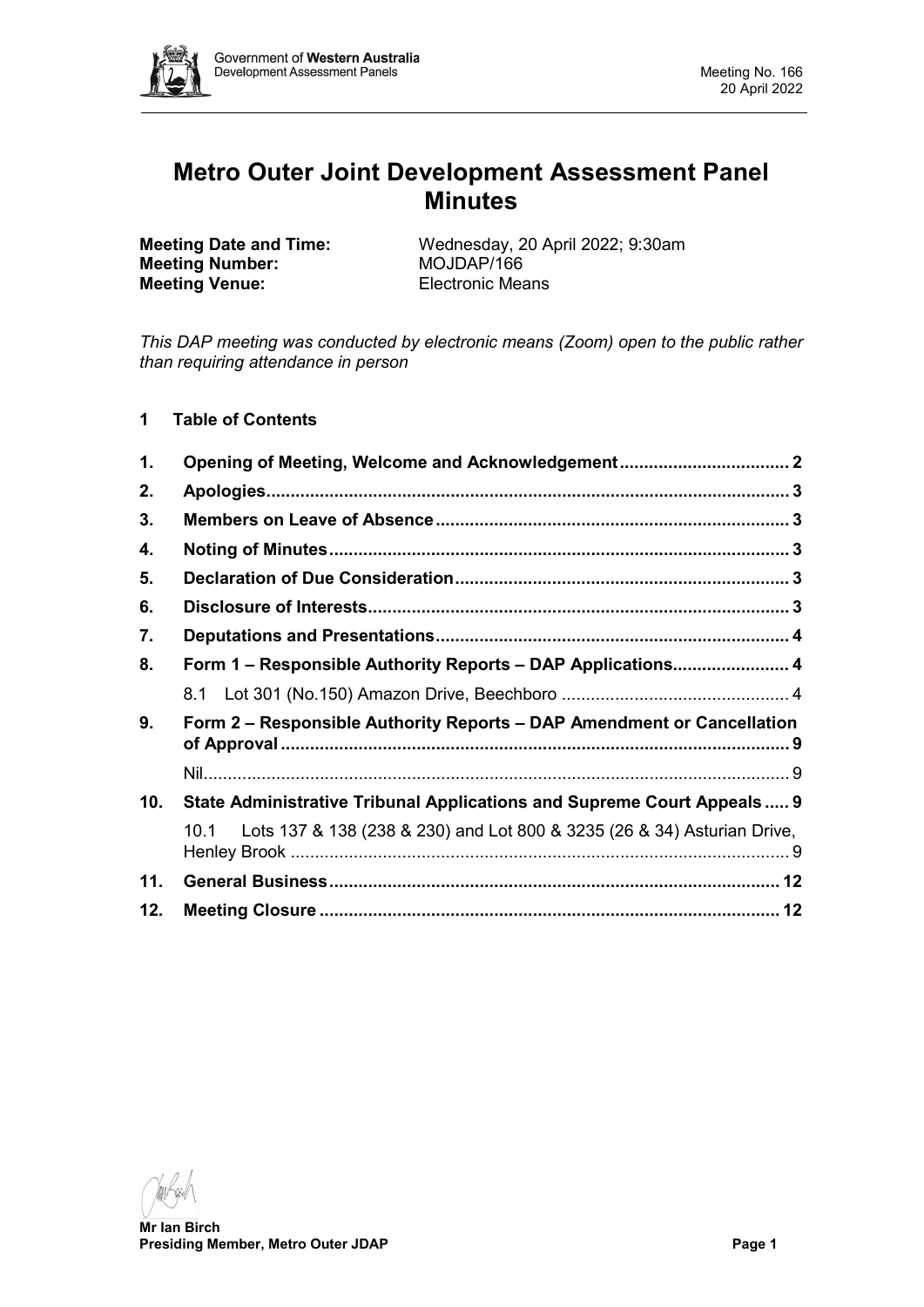

# **Attendance**

# **DAP Members**

Mr Ian Birch (Presiding Member) Ms Sheryl Chaffer (Deputy Presiding Member) Ms Diana Goldswain (A/Third Specialist Member) Cr Rod Henderson (Local Government Member, City of Swan) Cr Mel Congerton (Local Government Member, City of Swan)

# **Officers in attendance**

Mr Phil Russell (City of Swan) Mr Chris Fudge (City of Swan)

# **Minute Secretary**

Ms Adele McMahon (DAP Secretariat) Ms Sam Hansen (DAP Secretariat)

# **Applicants and Submitters**

*Item 8.1* Mr Alessandro Stagno (Apex Planning) Mr Stefan Piruk (Jarra Property)

*Item 10.1* Mr John Burgess (Burgess Design Group) Mr Alex McGlue (Lavan) Mr Abdullah Khan (Australian Islamic College)

# **Members of the Public / Media**

<span id="page-1-0"></span>Nil

# **1. Opening of Meeting, Welcome and Acknowledgement**

The Presiding Member declared the meeting open at 9:33am on 20 April 2022 and acknowledged the traditional owners and paid respect to Elders past and present of the land on which the meeting was being held.

The Presiding Member announced the meeting would be run in accordance with the DAP Standing Orders 2020 under the *Planning and Development (Development Assessment Panels) Regulations 2011.*

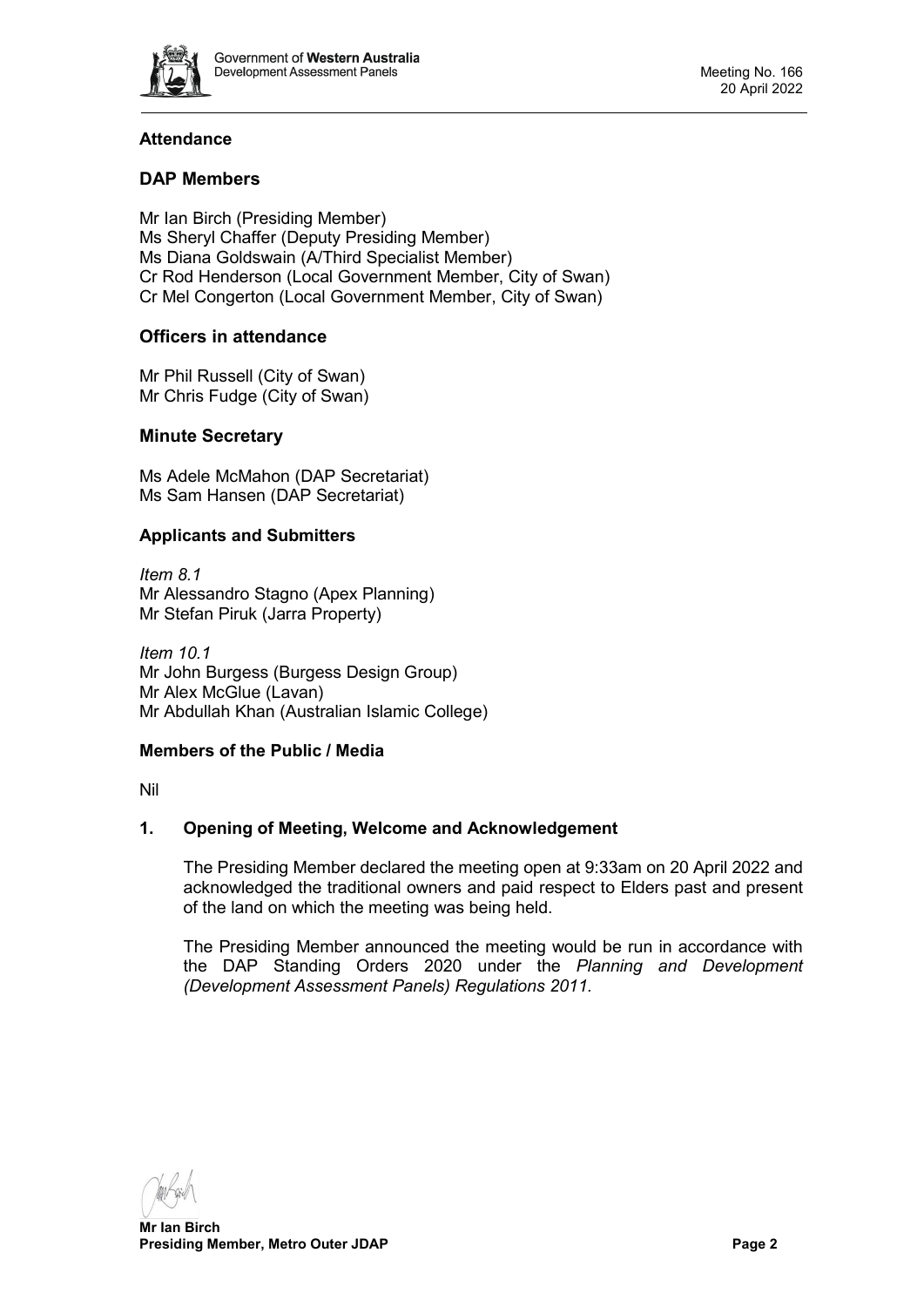

# **1.1 Announcements by Presiding Member**

The Presiding Member advised that in accordance with Section 5.16 of the DAP Standing Orders 2020 which states *'A person must not use any electronic, visual or audio recording device or instrument to record the proceedings of the DAP meeting unless the Presiding Member has given permission to do so.',* the meeting would not be recorded.

In response to the COVID-19 situation, this meeting was convened via electronic means (Zoom). Members were reminded to announce their name and title prior to speaking.

### <span id="page-2-0"></span>**2. Apologies**

Mr Jason Hick (Third Specialist Member) Cr Charlie Zannino (Local Government Member, City of Swan)

### <span id="page-2-1"></span>**3. Members on Leave of Absence**

Nil

### <span id="page-2-2"></span>**4. Noting of Minutes**

DAP members noted that signed minutes of previous meetings are available on the [DAP website.](https://www.dplh.wa.gov.au/about/development-assessment-panels/daps-agendas-and-minutes)

### <span id="page-2-3"></span>**5. Declaration of Due Consideration**

The Presiding Member noted that an addendum to the agenda was published to include details of a DAP direction for further information and responsible authority response in relation to Item 8.1, received on 19 April 2022.

All members declared that they had duly considered the documents.

#### <span id="page-2-4"></span>**6. Disclosure of Interests**

DAP Member, Cr Mel Congerton, declared an Impartiality Interest in item 10.1. The applicant, Burgess Design Group has acted on behalf of one of Cr Congerton's companies in the past. There is currently no further involvement with Burgess Design Group.

In accordance with section 2.4.9 of the DAP Code of Conduct 2017, DAP Member, Cr Rod Henderson and Cr Mel Congerton, declared that they participated in a prior Council meeting in relation to the application at item 8.1 & 10.1. However, under section 2.1.2 of the DAP Code of Conduct 2017, they acknowledged that they are not bound by any previous decision or resolution of the local government and undertakes to exercise independent judgment in relation to any DAP application before them, which will be considered on its planning merits.

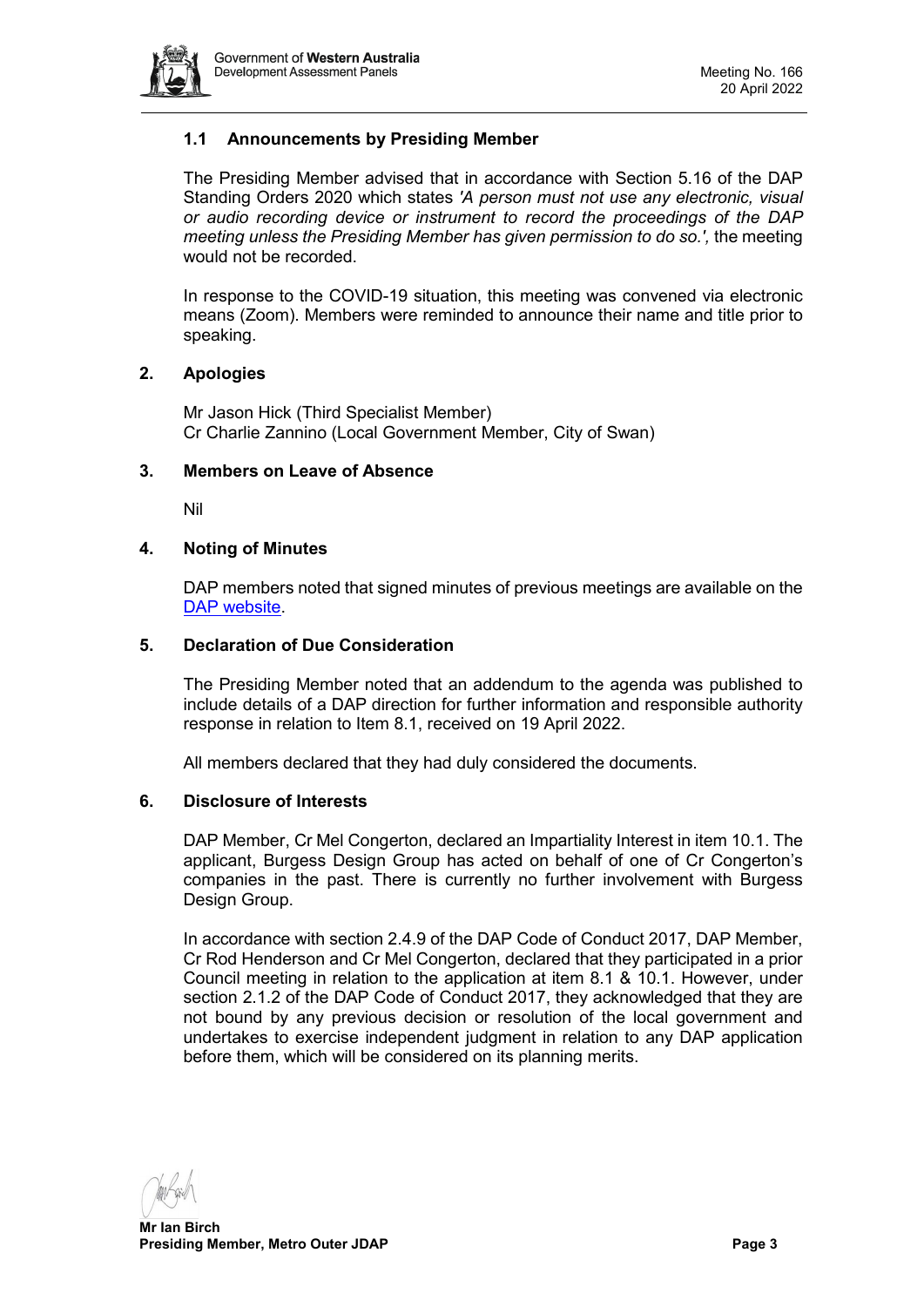

In accordance with section 6.2 and 6.3 of the DAP Standing Orders 2020, the Presiding Member determined that the members listed above, who had disclosed an Impartiality Interest, are permitted to participate in the discussion and voting on the items.

In accordance with section 2.4.10 of the DAP Code of Conduct 2017, DAP Member, Mr Ian Birch, declared that he participated in a State Administrative Tribunal process in relation to the application at item 10.1. However, under section 2.1.3 of the DAP Code of Conduct 2017, Mr Birch acknowledged that he is not bound by any confidential discussions that occurred as part of the mediation process and undertakes to exercise independent judgment in relation to any DAP applications before him, which will be considered on its planning merits.

# <span id="page-3-0"></span>**7. Deputations and Presentations**

- **7.1** Mr Alessandro Stagno (Apex Planning) addressed the DAP in support of the recommendation for the application at Item 8.1 and responded to questions from the panel.
- **7.2** Mr Stefan Piruk (Jarra Property) responded to questions from the panel in relation to item 8.1.
- **7.3** Mr Phil Russell (City of Swan) addressed the DAP in relation to the application at Item 8.1 and responded to questions from the panel.

# *The presentation at Item 7.1 – 7.3 were heard prior to the application at Item 8.1.*

- **7.4** Mr Alex McGlue (Lavan) addressed the DAP against the recommendation and in support of the application at Item 10.1 and responded to questions from the panel.
- **7.5** Mr John Burgess (Burgess Design Group) responded to questions from the panel in relation to item 10.1.
- **7.6** Mr Phil Russell (City of Swan) addressed the DAP in relation to the application at Item 10.1 and responded to questions from the panel.

*The presentations at Items 7.4 - 7.6 were heard prior to the application at Item 10.1.* 

# <span id="page-3-2"></span><span id="page-3-1"></span>**8. Form 1 – Responsible Authority Reports – DAP Applications**

#### **8.1 Lot 301 (No.150) Amazon Drive, Beechboro**

| Development Description: | <b>Proposed Child Care Premises</b> |
|--------------------------|-------------------------------------|
| Applicant:               | <b>Apex Planning</b>                |
| Owner:                   | Harrigan Pty Ltd                    |
| Responsible Authority:   | City of Swan                        |
| DAP File No:             | DAP/21/02137                        |

# **REPORT RECOMMENDATION**

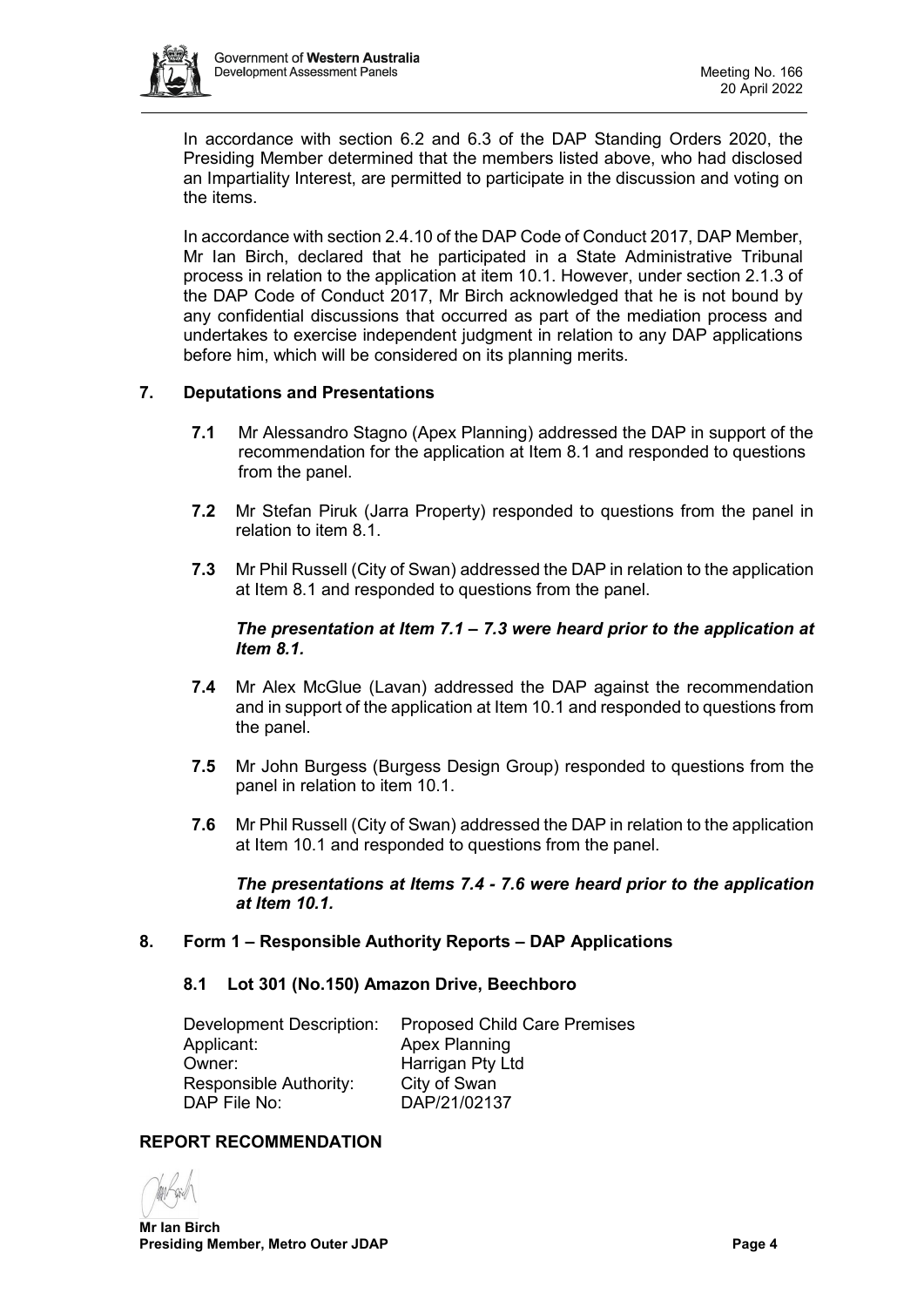

# **Moved by:** Cr Mel Congerton **Seconded by:** Cr Rod Henderson

*With the approval of the mover and seconder, the following amendments were made;*

(i) That the preamble be amended to read as follows:

*Approve DAP Application reference DAP/21/02137 and Accompanying Plans in accordance with Clause 68 of Schedule No.2 (Deemed Provisions) of the Planning and Development (Local Planning Schemes) Regulations 2015, pursuant to Clause 26(1) of the Metropolitan Region Scheme, and the provisions of Clause 10.3 of the City of Swan Local Planning Scheme No.17, subject to the following conditions:*

**REASON:** To include reference to an approval under the Metropolitan Region Scheme

(ii) That Condition No. 3 be amended to read as follows:

*Prior to a building permit being issued, tThe landowner must contribute a sum of 1% of the total development construction value toward Public Art in accordance with the City of Swan Local Planning Policy for the Provision of Public Art (POL-LP-1.10), by either:*

- *a) pPayment to the City of a cash-in-lieu amount equal to the sum of the 1% contribution amount (currently estimated to be \$21,000). This must be paid to the City prior to the date specified in an invoice issued by the City, or prior to the issuance of a building permit for the approved development, whichever occurs first; or*
- *b) Prior to occupation of any part of the development, install onsite in locations to the satisfaction of the City of Swan, provision of Public Art on-site to a minimum value of the 1% contribution amount (currently estimated to be \$21,000). The following is required for the provision of Public Art on-site:*
	- *i. the landowner or applicant on behalf of the landowner must seek approval from the City for a specific Public Art work including the artist proposed to undertake the work to the satisfaction of the City in accordance with POL-LP-1.10 and the Developers' Handbook for Public Art (as amended). The City may apply further conditions in regard to the proposed Public Art; and*
	- *ii. no part of the approved development may be occupied or used until the Public Art has been installed in accordance with the approval granted by the City; and,*
	- *ii. iii. the approved Public Art must be maintained in compliance with the approval granted by the City and any conditions thereof, to the satisfaction of the City.*

**REASON:** To clarify timing of delivery involved with the two options.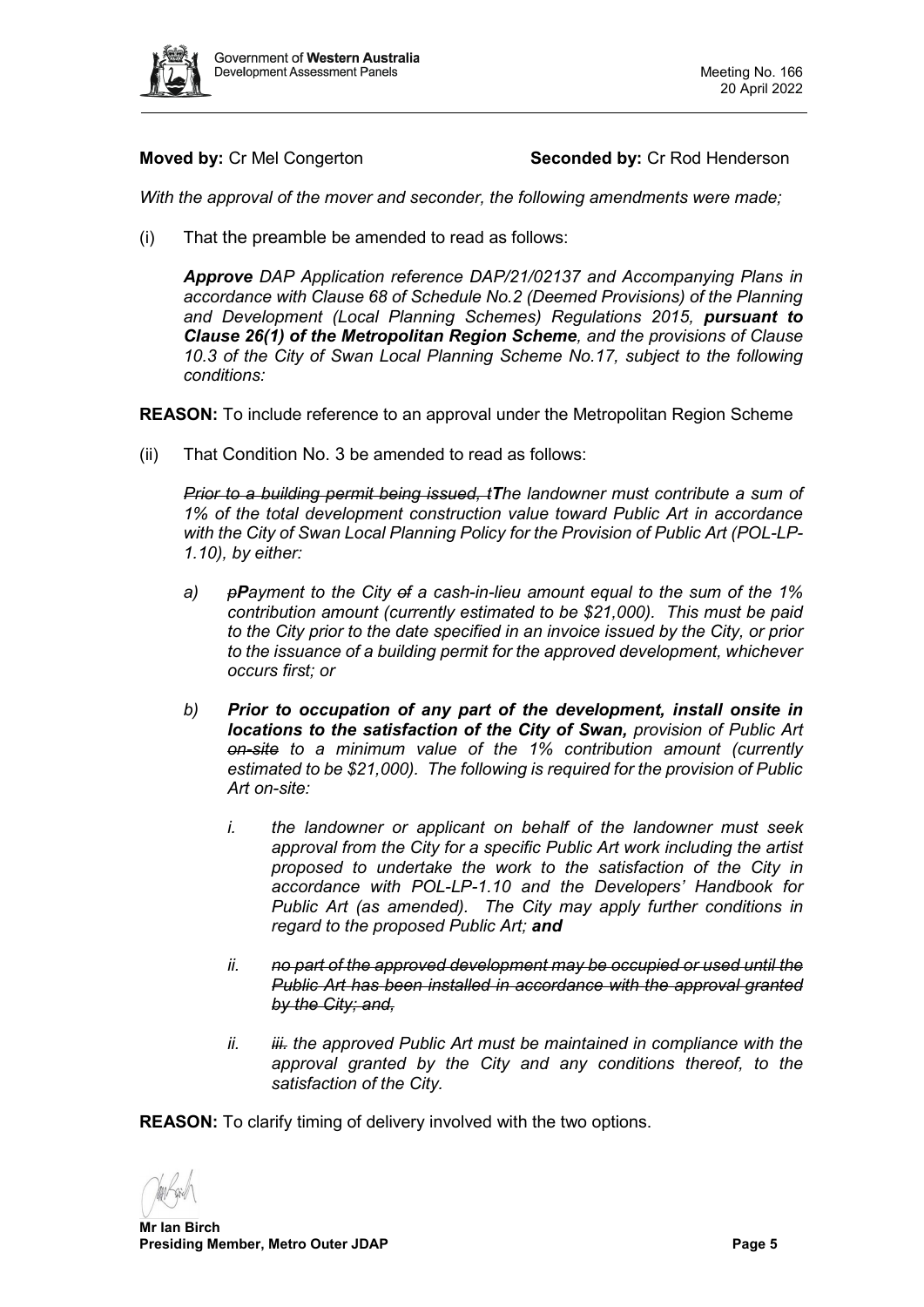

(iii) That Condition No. 4 be amended to read as follows:

*The 'Child Care Premises' is limited to a maximum number of 81 children and 14 18 staff at any given time, inclusive of centre support staff.*

**REASON:** The condition has been amended to allow the inclusion of part-time staff who attend the site for short periods of time, normally outside peak drop off and pick up periods, and mitigates potential licensing issues created with limiting the maximum number of staff to 14 onsite at any time. City officers accepted the revision.

**Approve** DAP Application reference DAP/21/02137 and Accompanying Plans in accordance with Clause 68 of Schedule No.2 (Deemed Provisions) of the Planning and Development (Local Planning Schemes) Regulations 2015, pursuant to Clause 26(1) of the Metropolitan Region Scheme, and the provisions of Clause 10.3 of the City of Swan Local Planning Scheme No.17, subject to the following conditions: **Conditions** 

- 1. This approval is for a 'Child Care Premises' as defined under the City's Local Planning Scheme No.17 and the subject land may not be used for any other use without prior approval of the City.
- 2. All building works to be carried out under this development approval are required to be contained within the boundaries of the subject lot.
- 3. The landowner must contribute a sum of 1% of the total development construction value toward Public Art in accordance with the City of Swan Local Planning Policy for the Provision of Public Art (POL-LP-1.10), by either:
	- a) Payment to the City of a cash-in-lieu amount equal to the sum of the 1% contribution amount (currently estimated to be \$21,000). This must be paid to the City prior to the date specified in an invoice issued by the City, or prior to the issuance of a building permit for the approved development, whichever occurs first; or
	- b) Prior to occupation of any part of the development, install onsite in locations to the satisfaction of the City of Swan, provision of Public Art to a minimum value of the 1% contribution amount (currently estimated to be \$21,000). The following is required for the provision of Public Art on-site:
		- i. the landowner or applicant on behalf of the landowner must seek approval from the City for a specific Public Art work including the artist proposed to undertake the work to the satisfaction of the City in accordance with POL-LP-1.10 and the Developers' Handbook for Public Art (as amended). The City may apply further conditions in regard to the proposed Public Art; and
		- ii. the approved Public Art must be maintained in compliance with the approval granted by the City and any conditions thereof, to the satisfaction of the City.
- 4. The 'Child Care Premises' is limited to a maximum number of 81 children and 18 staff at any given time, inclusive of centre support staff.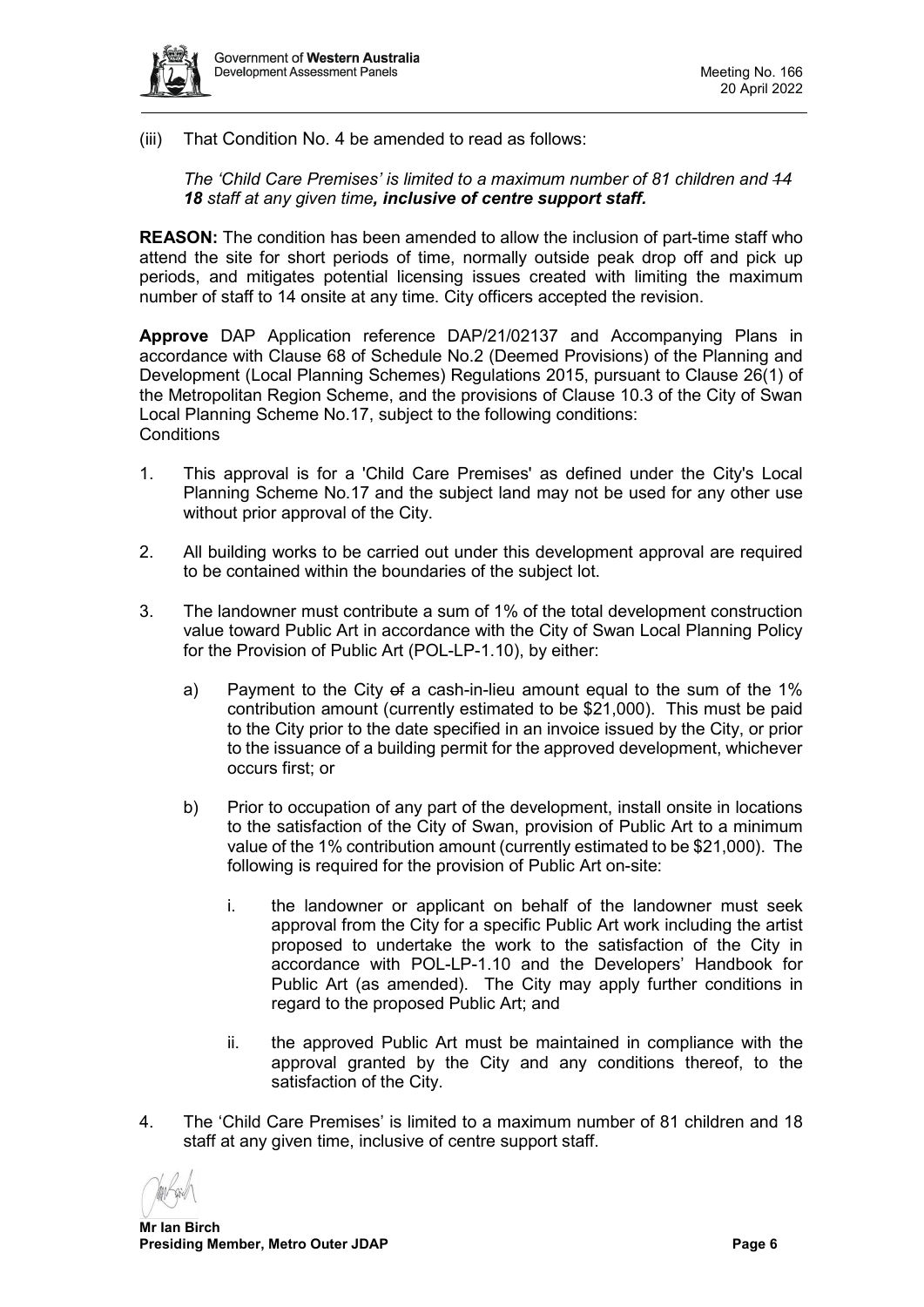

- 5. The hours of operation shall be limited to 6.30am to 6:30pm Monday to Friday.
- 6. A total of 21 on-site car parking bays, constructed in accordance with Australian Standard AS 2890, are to be provided.
- 7. Vehicle access onto the site shall be restricted to that shown on the approved site plan.
- 8. The new crossover and two (2) verge parking bays are to be constructed to the City of Swan's specifications.
- 9. The redundant crossover is to be removed and the verge reinstated prior to occupation. All construction works within the road reserve including crossovers, drainage infrastructure, service adjustment, landscaping and footpath placement or reinstatement, must be built and maintained in accordance with the City of Swan's specifications. Failure to do so may result in these works being removed and reinstated by the City of Swan at the applicant's expense.

At occupancy, the owner is responsible for the maintenance of the crossovers, landscaping and reticulation in the verge.

- 10. Vehicle parking areas, access and circulation areas must be sealed, kerbed, drained and maintained to the satisfaction of the City, in accordance with the approved plans.
- 11. Parking Bays No.1 No.11 as shown on the approved site plan are to be marked for 'Staff Only' and staff shall use these bays before any other bay at the site.
- 12. That the applicant is to construct structurally suitable protective bollards for the length of the playground as it fronts Amazon Drive and Cherwell Avenue.
- 13. Prior to the operation of the Childcare Premises the applicant/owner is to install acoustic fencing to the site comprising:
	- a 1.8 metre high timber fence with a minimum 8kg/m2 surface mass to the Cherwell Avenue and Amazon Drive frontages of the lot, as depicted on the approved plans; and
	- a 1.8 metre high metal fence with a minimum 8kg/m2 surface mass to those sections of the northern side and eastern rear boundaries of the lot adjoining the car parking area as depicted on the approved plan.
- 14. An Operational Management Plan is to be prepared by a suitably qualified consultant and submitted to the City for approval prior to a building permit being lodged. The Operational Management Plan shall outline how all noise related recommendations and 'best practice' mitigation measures detailed by the Environmental Noise Assessment (Reference: 21106753-01A) prepared by Lloyd George Acoustics, dated 18 February 2022 will be implemented to achieve compliance with the *Environmental Protection (Noise) Regulations 1997*. This plan is to be to the satisfaction of the City of Swan and shall be maintained and complied with in perpetuity.

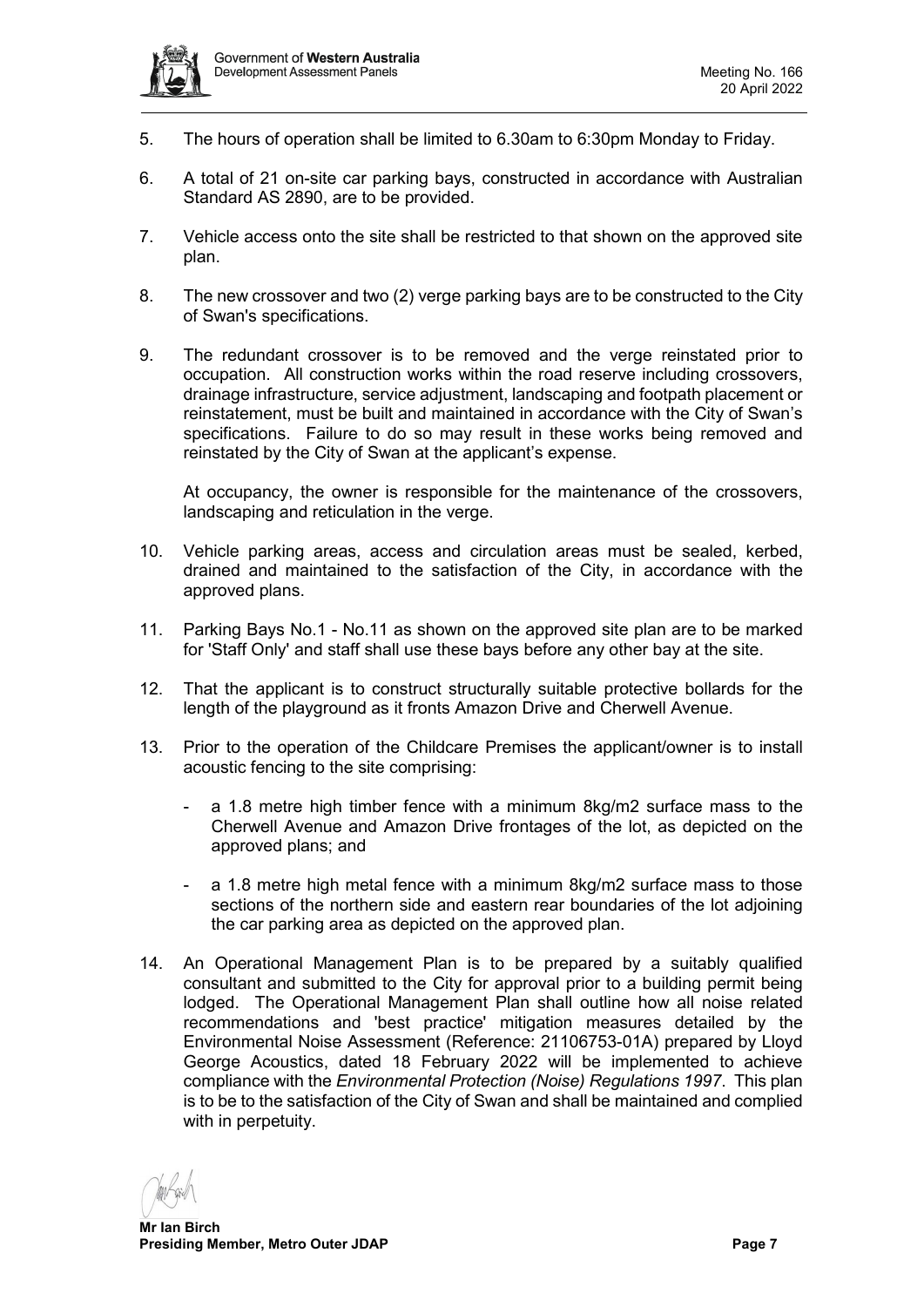

- 15. That a suitably engineered barrier be constructed along the car park wall and to the adjoining property No.1204.
- 16. There shall be no outdoor play before 7.00am.
- 17. A refuse bin area adequate to service the development and in compliance with the City of Swan Health Local Law 2002 (Part 4) shall be provided to the satisfaction of the City of Swan before the development is occupied or used.
- 18. The development must be connected to Water Corporation sewer.
- 19. The carrying on of the development must not cause dust nuisance to neighbours. Where appropriate such measures as installation of sprinklers, use of water tanks, mulching or other land management systems should be installed or implemented to prevent or control dust nuisance, and such measures shall be installed or implemented within the time and in the manner directed by the City of Swan if it is considered that a dust nuisance exists.
- 20. Provision must be made for access and facilities for use of people with disabilities in accordance with provisions of the Building Code of Australia and AS 1428.1.
- 21. No stormwater or deleterious matter shall be discharged from the property into or allowed onto other lands or reserves to the satisfaction of the City of Swan.
- 22. A detailed drainage plan and calculations is to be submitted for approval at building permit stage.
- 23. Prior to a building permit being issued, a detailed landscaping plan for the subject site and/or the road verge(s) prepared by a landscaping professional must be submitted to and approved by the City of Swan, and must include the following:
	- a) the location, number, size and species type of existing ground covers, shrubs and trees;
	- b) any existing landscape areas to be retained;
	- c) those areas to be updated, reticulated or irrigated; and
	- d) verge treatments.
- 24. All landscaping must be completed in accordance with the approved detailed landscaping plan, prior to the occupation of any building. All landscaping is to be maintained onsite to the satisfaction of the City of Swan.
- 25. Prior to a building permit being issued, an ecologically sustainable development strategy prepared by an ecologically sustainable development professional must be submitted to and approved by the City of Swan.

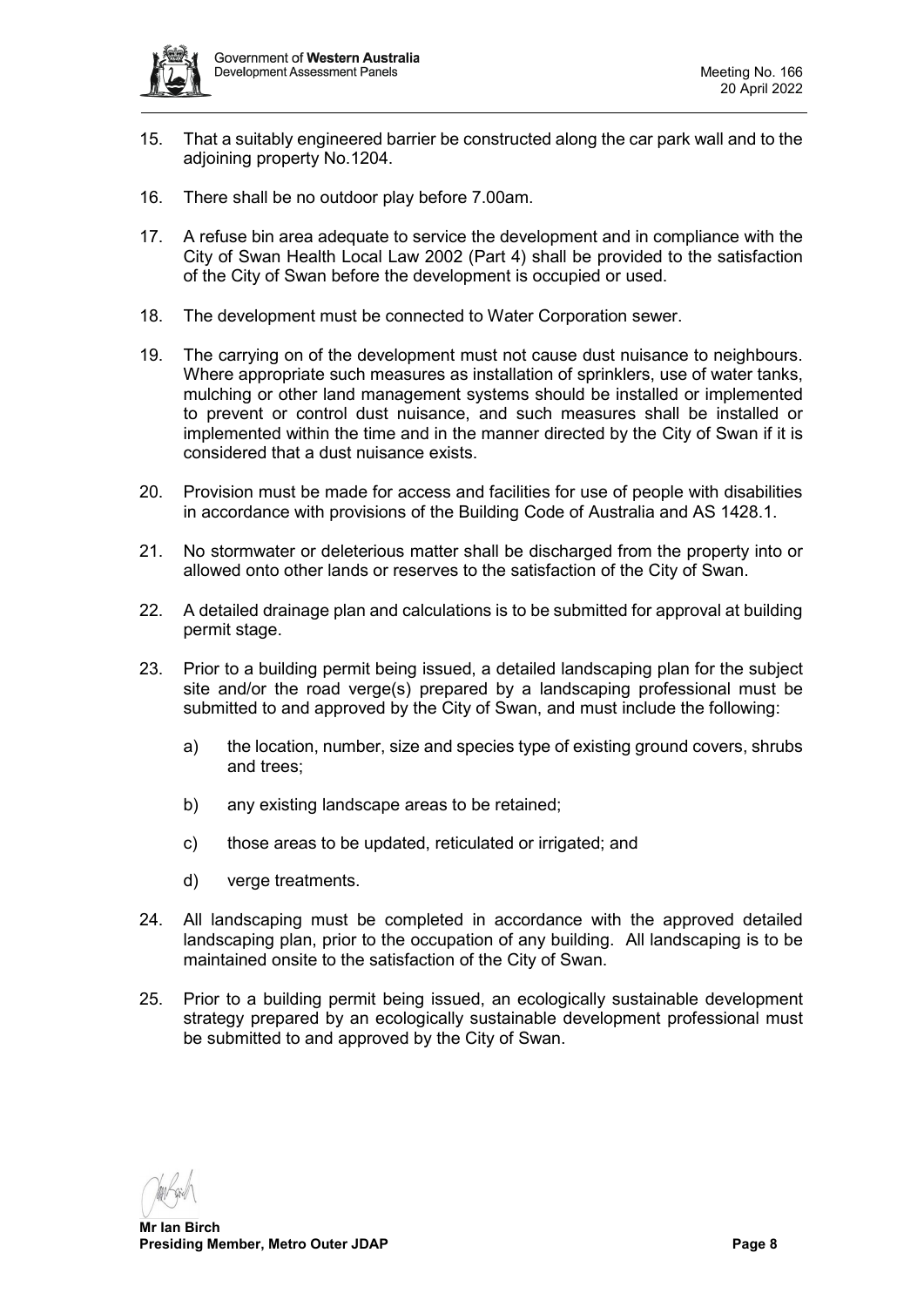

- 26. The landowner/developer is to ascertain the location and depth of any services that may interfere with this development. Any adjustment to these services required as part of this approval, must be arranged by the landowner/developer prior to works commencing on the site. Any adjustment must be approved by the relevant service authorities and will be at the landowner/developer's expense.
- 27. The minimum distance any part of the building can be to the centre of the sewer main running parallel along the inside of a portion of the northern boundary of the site is 0.6m with piling and 1.5m without piling.
- 28. Any additional development, which is not in accordance with the application (the subject of this approval) or any condition of approval, will require further approval of the City of Swan.

# **The Report Recommendation was put and CARRIED UNANIMOUSLY.**

**REASON:** The proposed Child Care Centre meets the City's criteria for locating such uses in residential zoned areas. The plans have undergone amendments through a detailed design review against SPP built environment criteria and as outlined in the Responsible Authority Report, the development has been assessed as satisfying relevant planning requirements and performance standards where discretion is sought. Supporting technical reports concerning traffic impact, provision for onsite parking and noise management have been reviewed and accepted by City officers as satisfying relevant regulatory standards. Measures to mitigate against amenity impacts on surrounding residents are suitably covered in the proposal, as amended, together with appropriate conditions.

# <span id="page-8-0"></span>**9. Form 2 – Responsible Authority Reports – DAP Amendment or Cancellation of Approval**

Nil

<span id="page-8-2"></span><span id="page-8-1"></span>**10. State Administrative Tribunal Applications and Supreme Court Appeals**

# <span id="page-8-3"></span>**10.1 Lots 137 & 138 (238 & 230) and Lot 800 & 3235 (26 & 34) Asturian Drive, Henley Brook**

| <b>Development Description:</b><br><b>Summary of Modifications:</b> | <b>Proposed Educational Establishment</b><br>Modification to condition 5(b)<br>$\blacksquare$<br>Deletion of condition 8(c)<br>$\sim 100$<br>Modification to condition 8(d)<br>$\sim$ 10 $\pm$<br>Modification to condition 21 |
|---------------------------------------------------------------------|--------------------------------------------------------------------------------------------------------------------------------------------------------------------------------------------------------------------------------|
| Applicant:<br>Owner:                                                | Australian Islamic College (Perth) Inc.<br>Lot 137 and Lot 138 - Australian Islamic College<br>(Perth) Inc - (Director: Hamza Amira)<br>Lot 800 (Prev Lot 136) - Thomas Matthews: and<br>Lot 3235 - State of Western Australia |
| Responsible Authority:<br>DAP File No:                              | City of Swan<br>DAP/21/02047                                                                                                                                                                                                   |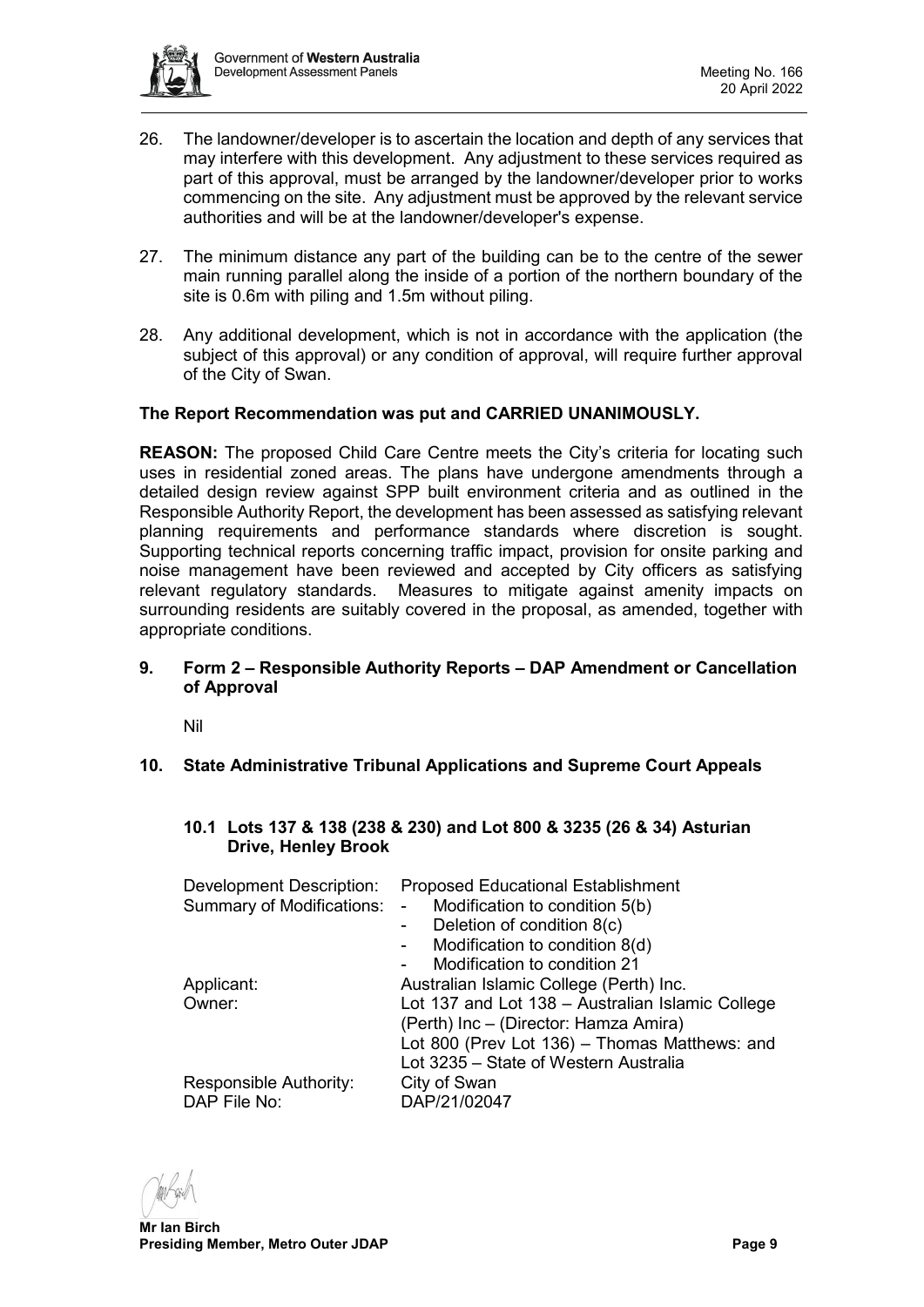

# **REPORT RECOMMENDATION**

**Moved by:** Ms Sheryl Chaffer **Seconded by:** NIL

1) Recommend that the Metro-Outer Joint Development Assessment Panel (DAP), pursuant to section 31 of the *State Administrative Tribunal Act 2004,* resolve to:

**Reconsider** its decision dated 1 December 2021 and **VARY its** decision for DAP Application reference DAP/21/02047 in accordance with Clause 68 of Schedule 2 (Deemed Provisions) of the *Planning and Development (Local Planning Schemes) Regulations 2015* and the provisions of Clause 10.3 of the City of Swan Local Planning Scheme No.17, by:

1. Modifying condition 5(b) to read:

*"The proposed bin storage area is to be roofed and constructed generally in accordance with Plan DWG No.20-440-DA15-1 by Marocchi Engineering Group issued 9-2-2022".*

- 2. Deleting condition 8(c).
- 3. Modifying condition 8(d) to read:

*"Make a contribution to the City of Swan for provision of 1.5m wide sealed shoulders to either side of the section of Henley Street between Asturian Drive and Starflower Road through payment of the sum of \$177,239.49".*

2) Not recommend that the Council recommend the Metro-Outer Joint Development Assessment Panel approve the applicant's art concept because it fails to comply with the requirements of the City of Swan Local Planning Policy POL-LP-1.10 Provision of Public Art.

**The Report Recommendation LAPSED for want of a seconder.**

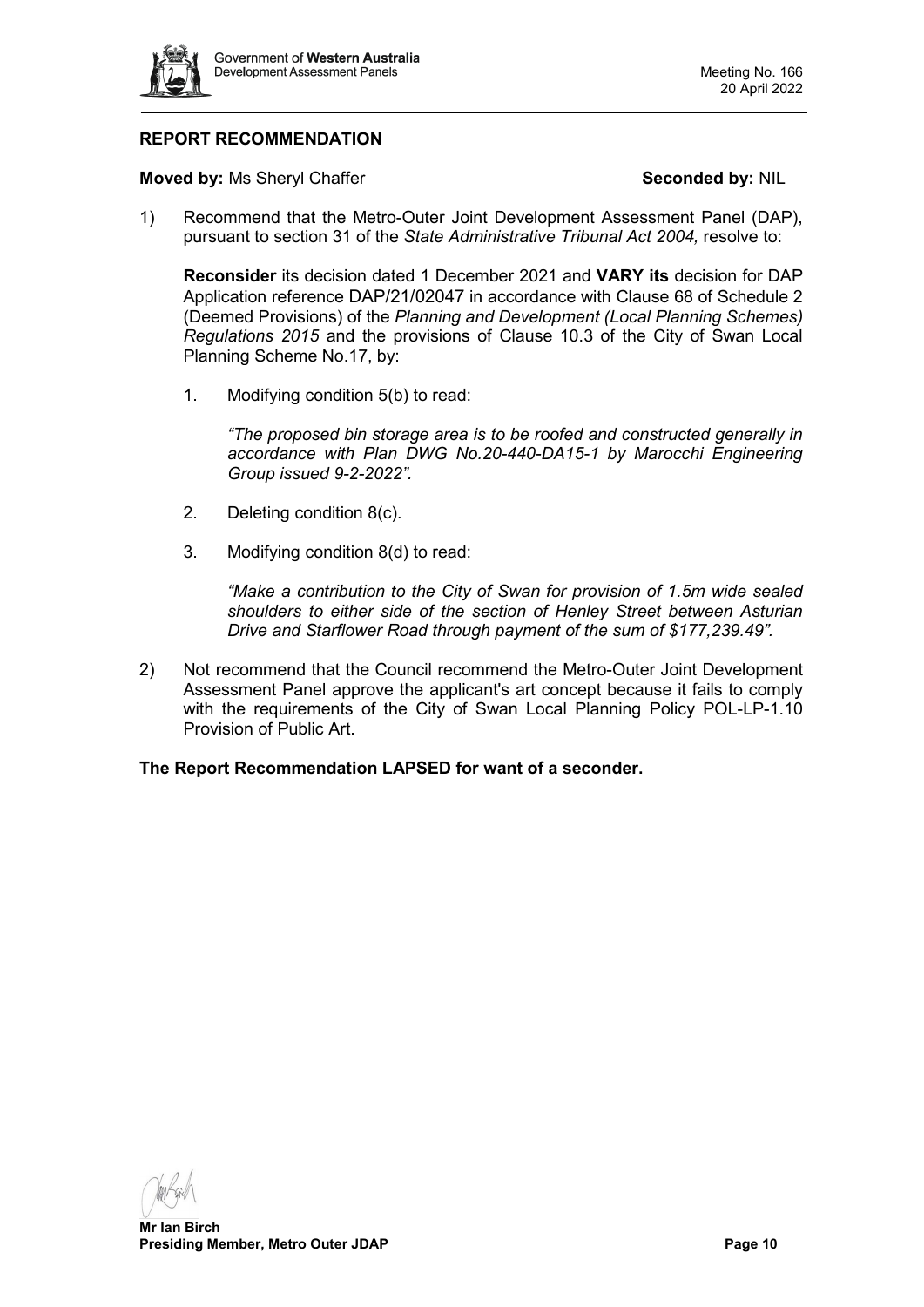

# **ALTERNATE MOTION**

**Moved by:** Mr Ian Birch **Seconded by:** Ms Diana Goldswain

That the Metro Outer Joint Development Assessment Panel, pursuant to section 31 of the *State Administrative Tribunal Act 2004* in respect of SAT Application DR 257 of 2021, resolves to:

**Reconsider** its decision dated 1 December 2021 and **VARY its** decision for DAP Application reference DAP/21/02047 in accordance with Clause 68 of Schedule 2 (Deemed Provisions) of the *Planning and Development (Local Planning Schemes) Regulations 2015* and the provisions of Clause 10.3 of the City of Swan Local Planning Scheme No.17, by:

1. Modifying condition 5(b) to read:

*"The proposed bin storage area is to be roofed and constructed generally in accordance with Plan DWG No.20-440-DA15-1 by Marocchi Engineering Group issued 9-2-2022".*

- 2. Deleting condition 8(c).
- 3. Modifying condition 8(d) to read:

*"Make a contribution to the City of Swan for provision of 1.5m wide sealed shoulders to either side of the section of Henley Street between Asturian Drive and Starflower Road through payment of the sum of \$177,239.49".*

4. Modifying condition 25 to read:

*"Prior to occupation of any part of the development the applicant/owner is to install onsite in locations to the satisfaction of the City of Swan, public art comprising three (3) aluminium panels of dimensions 6m x 2.2m and one (1) aluminium panel of dimension 10m x 1.8m each comprising a water jet cut motif in accordance with the concept theme detailed by Tusuf Ahmad in the Artwork concept documentation submitted 8 March 2022."* 

#### **The Alternate Motion was put and LOST (2/3).**

- For: Mr Ian Birch Ms Diana Goldswain
- Against: Ms Sheryl Chaffer Cr Rod Henderson Cr Mel Congerton